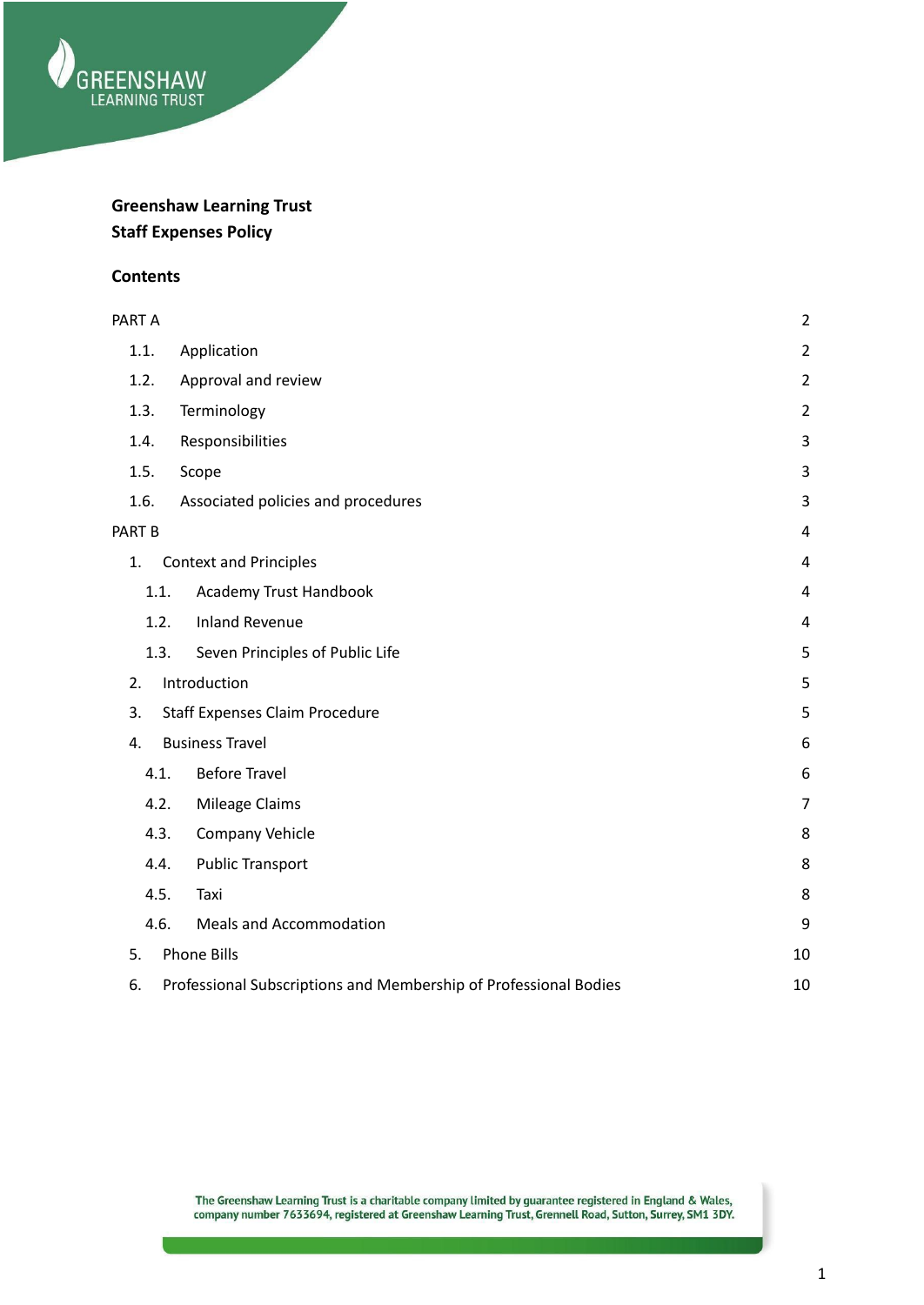

## **1. PART A**

#### <span id="page-1-1"></span><span id="page-1-0"></span>**1.1. Application**

This GLT Staff Expenses Policy applies to the Greenshaw Learning Trust as a whole and to all the schools in the Trust and the Trust Shared Service, in accordance with and pursuant to the Finance Policy of the Greenshaw Learning Trust.

The Greenshaw Learning Trust, including all the schools, their Trustees, governors and staff, must abide by this GLT Data Protection Policy.

This Policy is subject to the Trust's Scheme of Delegation for Governance Functions. If there is any ambiguity or conflict then the Scheme of Delegation and any specific alteration or restriction to the Scheme approved by the Board of Trustees takes precedence.

In implementing this policy and associated policies and procedures the governing body, Headteacher and school staff, and Trust Shared Service staff, must take account of any advice or instruction given to them by the GLT Head of Finance, the GLT CEO or Board of Trustees.

If there is any question or doubt about the interpretation or implementation of this Policy, the GLT CEO should be consulted.

## <span id="page-1-2"></span>**1.2. Approval and review**

Maintenance of this Policy is the responsibility of the GLT Head of Finance.

This Policy was approved by the Board of Trustees on: 23 July 2021.

This Policy is due for interim review by: May 2024.

#### <span id="page-1-3"></span>**1.3. Terminology**

The Trust means the Greenshaw Learning Trust (GLT).

- School means a school within the Greenshaw Learning Trust.
- Headteacher means the headteacher or principal of the school.
- CEO means the chief executive officer of the Greenshaw Learning Trust.
- Governors and Trustees includes governors, Trustees, non-governor members of Trust Committees and members of the Trust Panel.
- Governing body (GB) means the committee of the Board of Trustees to which Trustees have delegated appropriate powers and functions relating to the governance of the school.

In this policy references to the Greenshaw Learning Trust will be read as including the Greenshaw Learning Trust shared service and all schools in the Greenshaw Learning Trust.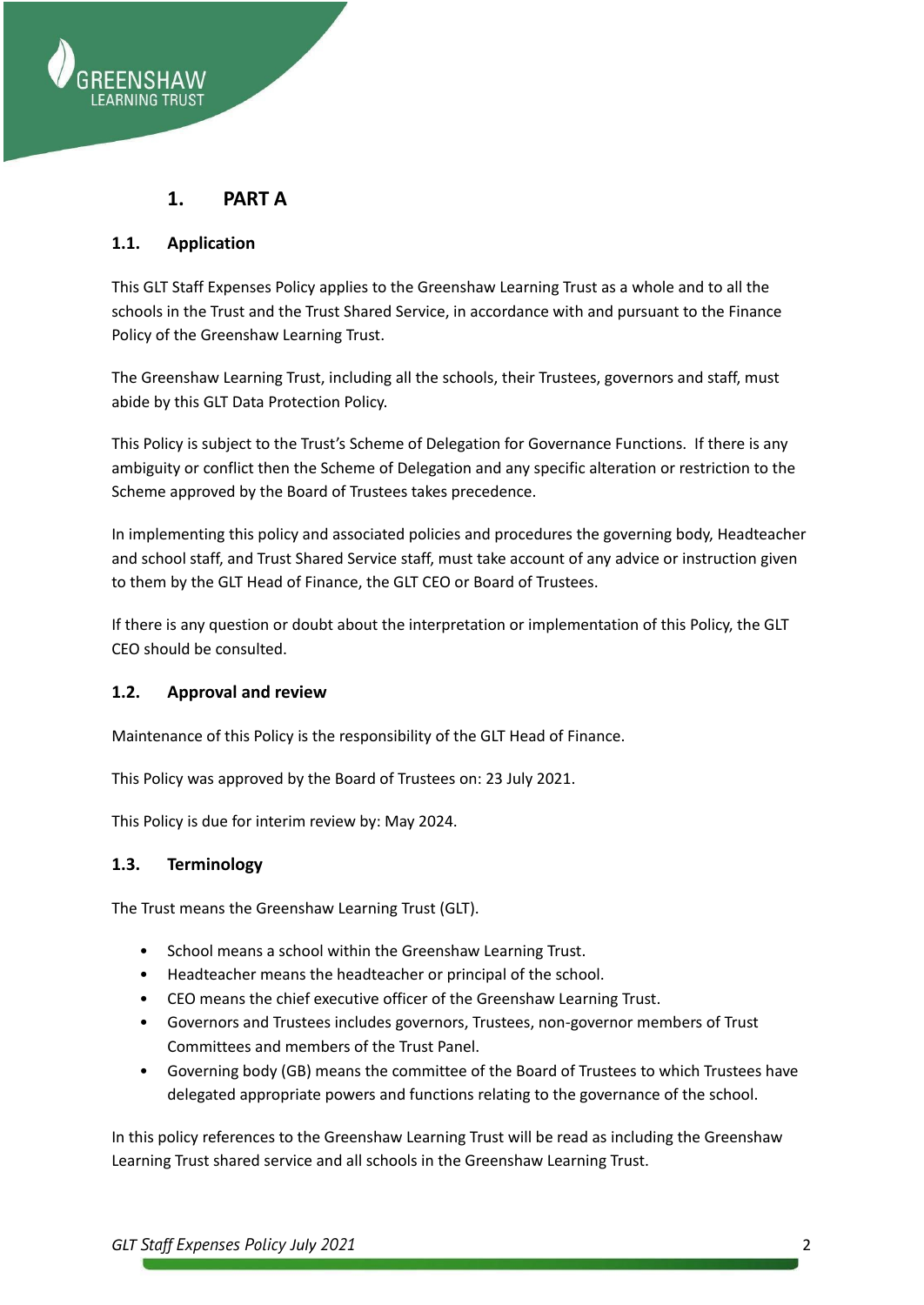

### <span id="page-2-0"></span>**1.4. Responsibilities**

It is the responsibility of the governing body and Headteacher of each school, and the Board of Trustees and GLT CEO for the Trust Shared Service, to ensure that their school/service and its staff adhere to this GLT Staff Expenses Policy; in implementing this Policy the governing body, Headteacher and Trust staff must take account of any advice given to them by the GLT Head of Finance, GLT CEO and/or Board of Trustees.

#### <span id="page-2-1"></span>**1.5. Scope**

This policy covers personal staff expenditure incurred wholly, necessarily and exclusively in the course of the Trust's business.

Members of staff should not act as an agent for the school or Trust by paying for goods and services on behalf of the school (eg classroom equipment). These goods and services should be paid for directly by the school (possibly by using the school Credit Card) under the normal procurement process set out in the GLT Finance Policy & Procedures. This ensures that the school / Trust is the owner of any guarantees and will be able to reclaim the VAT.

#### <span id="page-2-2"></span>**1.6. Associated policies and procedures**

The following Trust policies and procedures are an integral part of this GLT Staff Expenses Policy:

- GLT Finance Policy
- GLT Procurement Policy

If there is any ambiguity or conflict between this policy and any of these associated procedures, this GLT Finance Policy takes precedence.

The following Trust policies and procedures are directly related to and complement this GLT Staff Expenses Policy:

- GLT Staff and Volunteer Code of Conduct.
- GLT Trustee and Governor Code of Conduct.
- GLT Governor and Trustee Expenses Policy.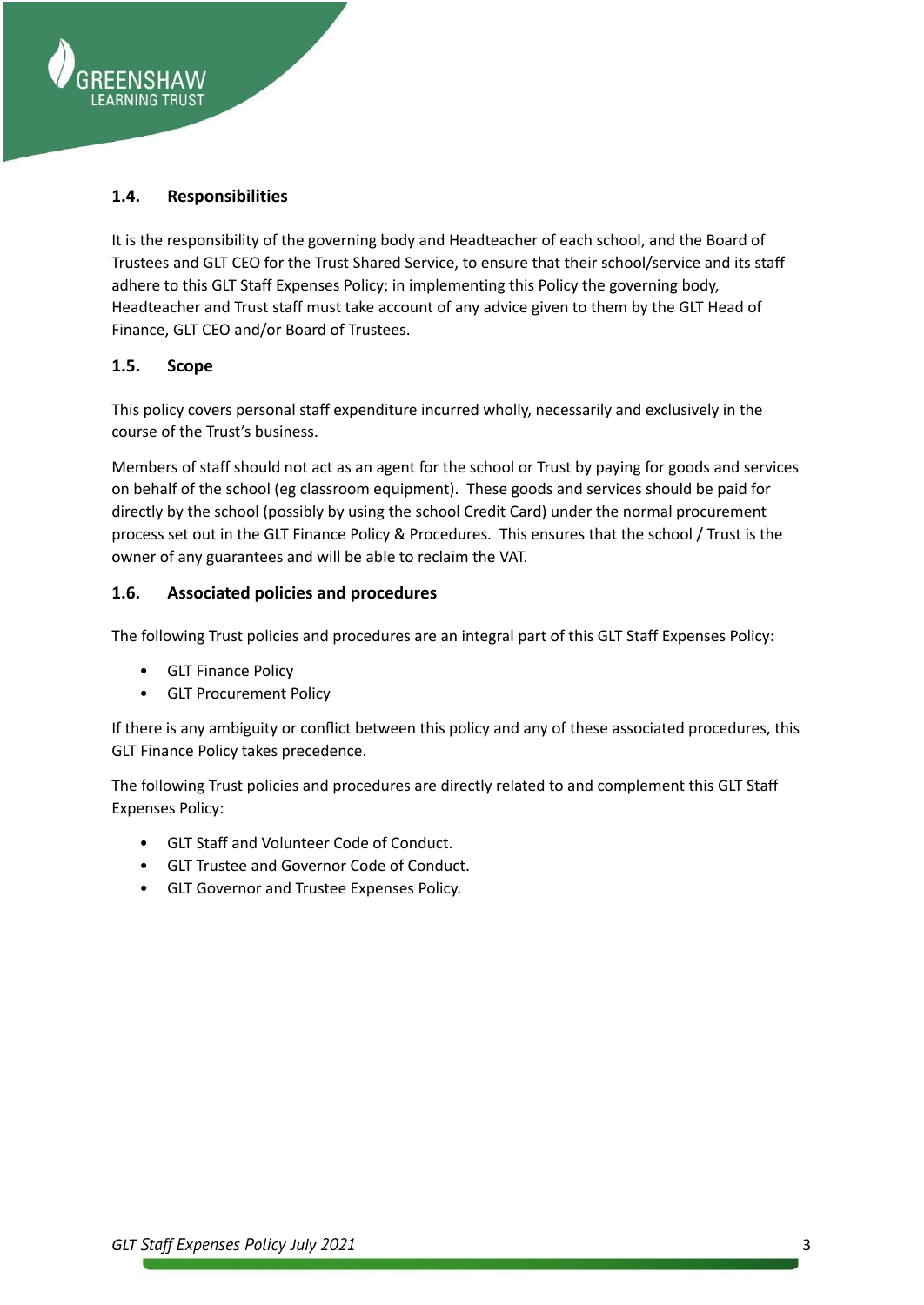

## **2. PART B**

### <span id="page-3-1"></span><span id="page-3-0"></span>**1. Context and Principles**

This GLT Staff Expenses Policy has been drawn up in accordance with the requirements of the Trust Funding Agreements to ensure the Trust comply with the principles of financial control outlined in the Academy Trust Handbook.

#### <span id="page-3-2"></span>1.1. Academy Trust Handbook

The Academy Trust Handbook assigns specific responsibilities for financial matters to the Trust Accounting Officer, who is the GLT CEO. This includes a personal responsibility to Parliament, and to the ESFA's accounting officer, for the financial resources under the Trust's control. The Accounting Officer must be able to assure Parliament, and the public, of high standards of probity in the management of public funds, particularly:

- Value for money
- **Regularity**
- **Propriety**

All members of staff must be aware of these requirements and ensure that they follow these principles when incurring expenditure they intend to reclaim.

No alcohol can be purchased using school Trust funds and no claim should be made or will be approved for alcohol under any circumstances.

Members of staff should ensure no misleading or unfortunate impression can be created in the application of this policy, which could impact public relations and perceptions.

The GLT Head of Finance will conduct periodic internal audits of the application of this policy.

<span id="page-3-3"></span>1.2. Inland Revenue

The Trust must remain compliant with HMRC requirements when reimbursing expenses to staff. Both the Trust and members of staff may be charged a penalty if they provide inaccurate information with leads to an unpaid tax liability.

HMRC set different rules for what has to be reported and paid depending on the type of expense or benefit provided.

The Trust makes use of exemptions on certain business expenses and benefits including:

- business travel
- phone bills
- business entertainment expenses
- uniform and tools for work

To qualify for this exemption, and enable the Trust to pay expenses without deducting tax and National Insurance, the Trust must pay back employee's actual costs.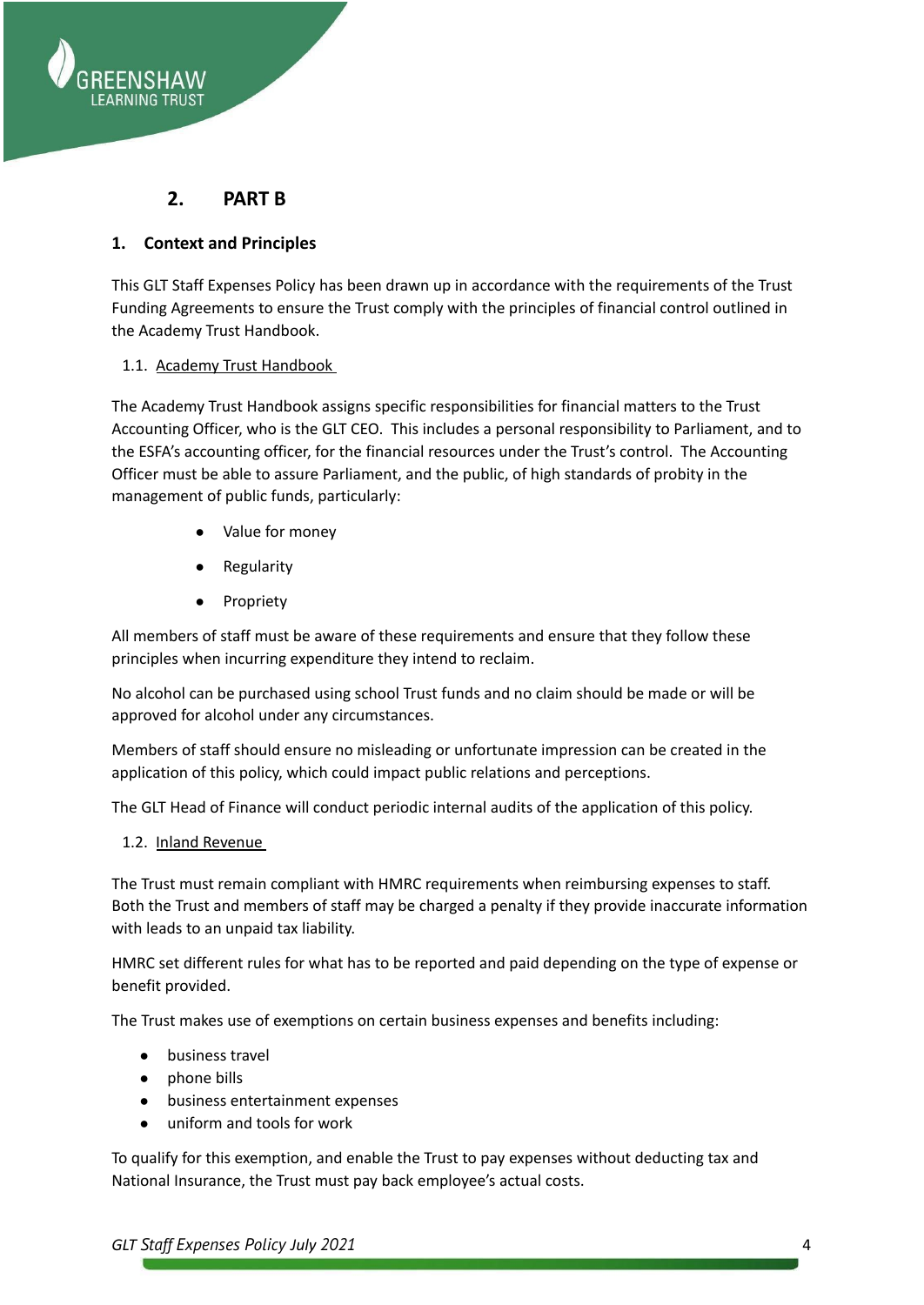

To ensure this, all claims for staff expenses must be completed on the GLT Staff Expenses claim form and be accompanied with supporting documentation.

Exempt staff expense claims will be paid into a member of staff's bank account by BACS transfer and not through payroll.

Staff expenses and benefits that are not exempt will be paid via payroll. These will be treated as benefits-in-kind and taxed accordingly.

#### <span id="page-4-0"></span>1.3. Seven Principles of Public Life

All members of staff must adhere to the seven principles of public life

- **Selflessness**
- Integrity
- Objectivity
- Accountability
- Openness
- **Honesty**
- Leadership

Consequently, members of staff must not act or take decisions in order to gain financial or other material benefits for themselves, their family, or their friends. They must declare any interests and relationships and avoid any conflict'.

Any breach of these principles may lead to disciplinary action. The submission of false expense claims will be treated as a fraud and may lead to disciplinary action and a referral to the police.

#### <span id="page-4-1"></span>**2. Introduction**

The purpose of this policy is to ensure reimbursement of reasonable expenses incurred wholly, necessarily and exclusively in the course of the Trust's business, is made on a timely basis con \*\*\*\* with legal and tax obligations.

#### <span id="page-4-2"></span>**3. Staff Expenses Claim Procedure**

Claims for reimbursement of the personal expenditure of members of staff must be made using a GLT Staff Expenses Claim Form.

Supporting documents required as evidence, such as receipts and bills, must be attached to the GLT Staff Expenses Claim Form.

Claim forms must be approved and signed by the member of staff's line manager before any expenses are reimbursed to the member of staff.

The approval shall be taken to mean that:

- the expense was incurred in the course of carrying out Trust business
- the expenditure was authorised in advance
- the expense was properly and necessarily incurred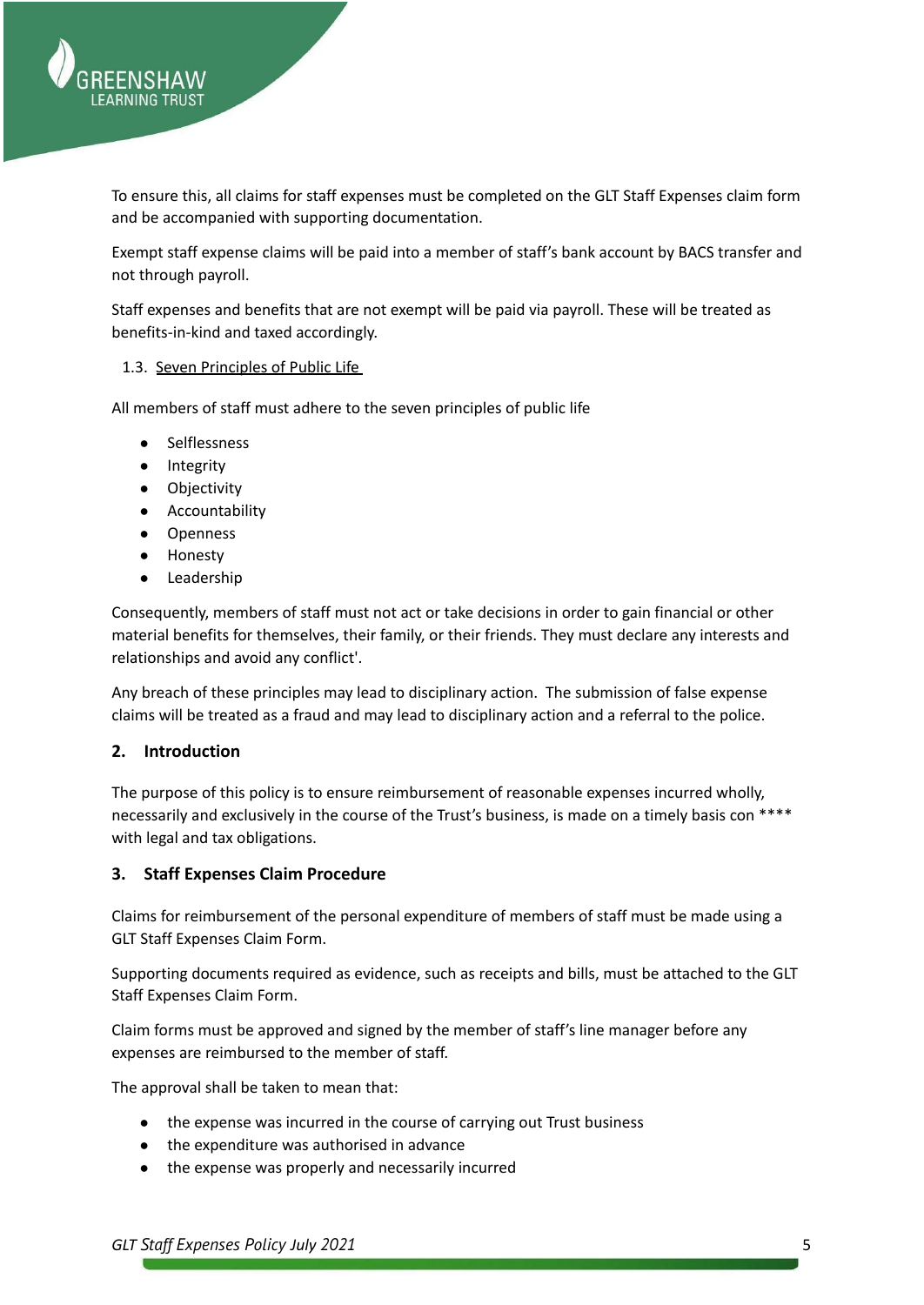

- that consideration has been given to value for money
- that the expenses are properly payable by the Trust

Claims by the Headteacher must be authorised by the appropriate Director of Education. Claims by the Directors of Education and the Director of Resources must be authorised by the Chief Executive Officer. Claims by the Chief Executive Officer must be authorised by the Director of Resources and reported to the Trustees termly.

Claims which are not authorised in compliance with these procedures will not be processed and will be returned unpaid.

Claims should be submitted monthly. Claims submitted over 2 months after the expense was incurred may not be paid.

All staff expenses will be reimbursed by BACS transfer into the same bank account as salaries are paid.

## <span id="page-5-0"></span>**4. Business Travel**

Before travelling on business, employees and line managers should consider whether ravel is necessary or if there are more appropriate means to meet business objectives (for example, teleconferencing or videoconferencing).

If travel is deemed necessary, staff members are required to consider alternative forms of transport in line with the Trust's Value for Money requirement. Members of staff should give due consideration to cost, the most efficient use of time, and the practicality of the various options when deciding on the best form of transport.

When other considerations are placed higher than economy (eg an member of staff chooses to travel more expensively by rail rather than driving, so they can work on the train) then prior approval must be obtained from their line manager.

Members of staff are encouraged to travel together where possible and sharing vehicles is expected where staff start from and return to the same location after making the same visit.

It is recognised that on some occasions, when not accompanying children, a member of staff may wish to extend their stay into the weekend or school holidays for personal reasons. This is permitted as long as any additional expenditure is paid for by the member of staff.

The Trust will not pay for the travel or accommodation expenses of any accompanying person, unless their attendance is required as a representative of the Trust or the member of staff requires assistance by means of reasonable adjustments. In these cases, prior authority from a line manger must be obtained before committing to any expenditure

#### <span id="page-5-1"></span>4.1. Before Travel

#### 4.1.1. Before Travel

Members of staff who have to use their own vehicle on Trust business must seek prior authority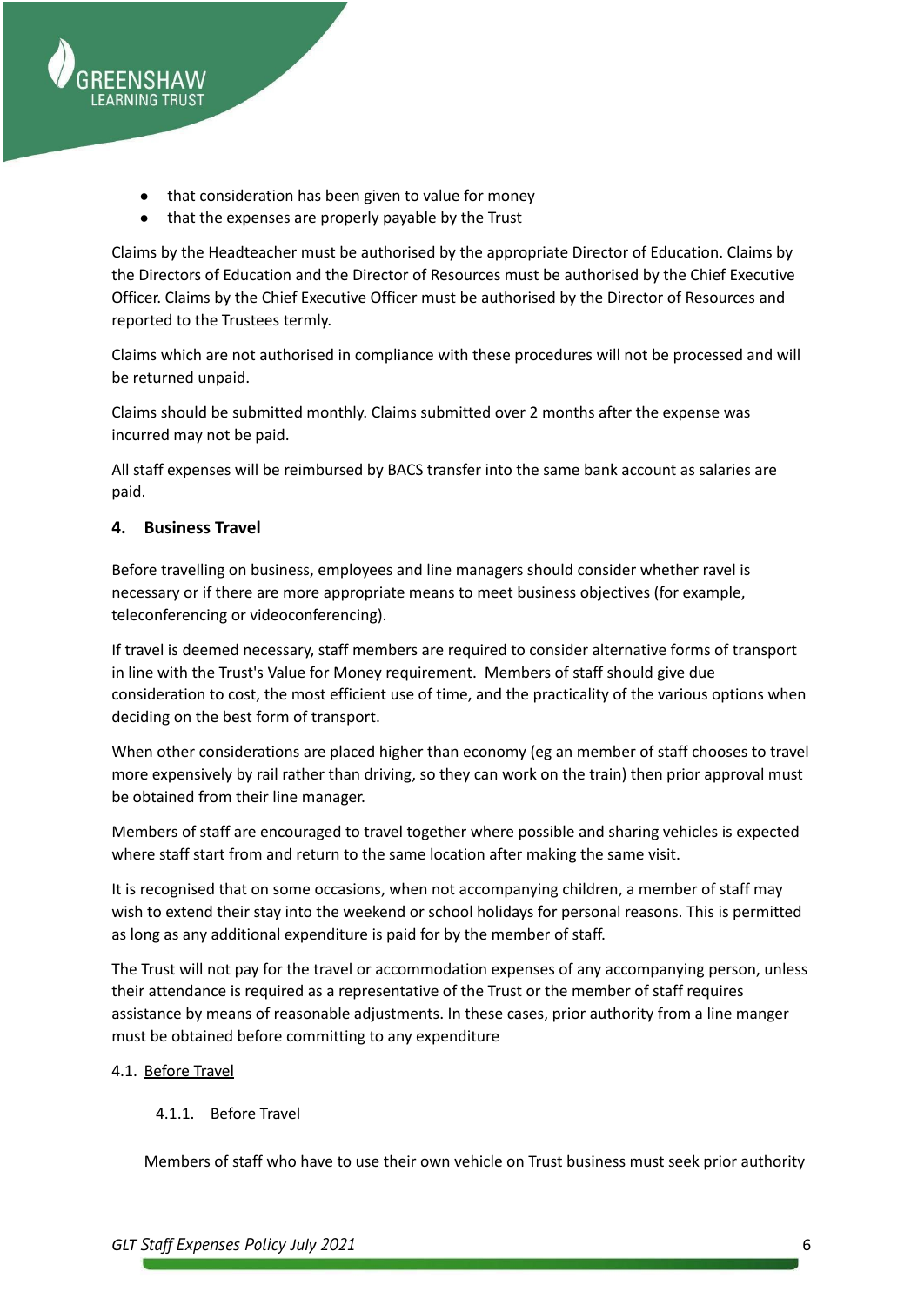

to do so from their Line Manager.

Members of staff must ensure that the vehicle is safe and legal to drive.

- As the Trust does not provide insurance cover for members of staff using their own vehicles, they are required to confirm that they have taken out personal vehicle insurance with an appropriate extension to cover use in connection with Trust business.
	- 4.1.2. Mileage Claims
- <span id="page-6-0"></span>Business mileage claims can only be submitted for additional miles a member of staff travels above their normal daily journey between home and their normal place of work as stated in their contract of employment.
- Business mileage cannot be claimed for journeys between an individual's home address and their normal place of work.
- Mileage claims should ideally be confirmed by the attachment of a print out from a route planner website.
- The reimbursement rates are set to cover all the costs of using a personal vehicle, including the cost of insurance as well as vehicle depreciation, fuel, breakdown cover, road fund tax, etc.
- Reimbursement rates for mileage claims are based on the HMRC approved amounts for Mileage Allowance Payments, and will be calculated at the following rates:

| Type of Vehicle | First 10,000 business<br>miles | Each business mile over 10,000 |
|-----------------|--------------------------------|--------------------------------|
| Cars and Vans   | 45p per mile                   | 25p per mile                   |
| Motor cycles    | 24p per mile                   | 24p per mile                   |

#### 4.1.3. Other Expenses

If a member of staff has approval to use their vehicle to travel on Trust business, reasonable car parking, toll road and congestion charges may be claimed.

The Trust will not, under any circumstances, reimburse fines for traffic offences including :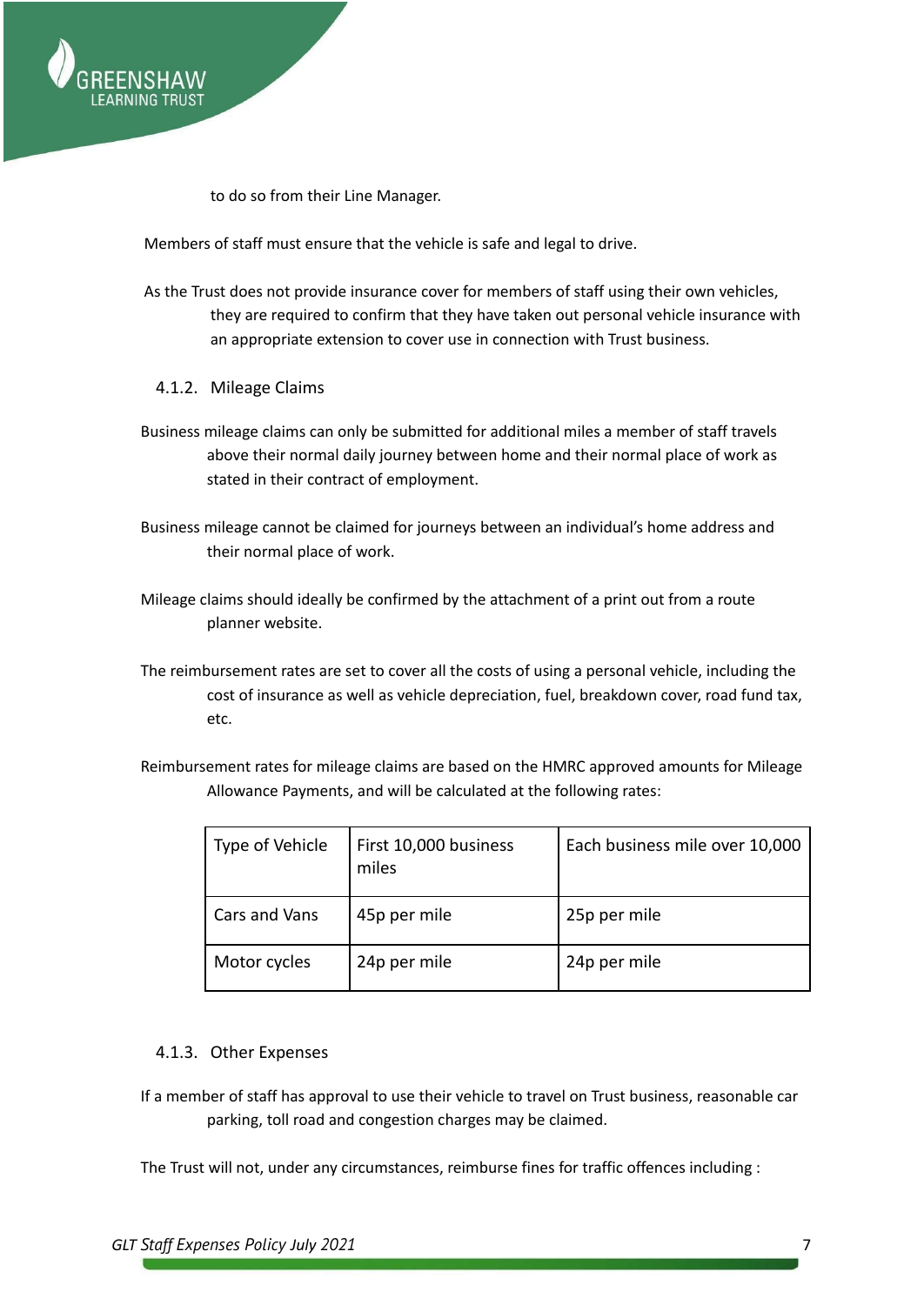

- parking fines
- avoidance of road tolls
- non-payment of congestion charges
- road traffic offences including speeding fines

#### <span id="page-7-0"></span>4.2. Company Vehicle

- Where a member of staff has a car leased through the Tusker staff benefit leasing scheme, this vehicle will be deemed a company car in accordance with the Inland Revenue regulations.
- The procedure a for claiming travel expenses is the same as for a personal vehicle as defined in sections 4.1.1 to 4.1.3 except that the amount paid for mileage and the amount paid for mileage will be amended to the following rates:

| <b>Engine size</b><br>(CC)      | <b>Hybri</b><br>d | <b>Full</b><br><b>Electric</b> |
|---------------------------------|-------------------|--------------------------------|
| 1400cc or less                  | 8p                | 4p                             |
| 1401cc to<br>2000 <sub>cc</sub> | 9p                | 4p                             |
| Over 2000                       | 12p               | 4p                             |

#### <span id="page-7-1"></span>4.3. Public Transport

The costs of using public transport for eligible journeys may be claimed.

Members of staff should book the lowest standard fare. If possible, rail tickets should be booked in advance and on-line to take advantage of the lower fares. If a member of staff wishes to travel first class, then they should only claim a reimbursement from the Trust of the standard fare.

#### <span id="page-7-2"></span>4.4. Taxi

Members of staff should only claim for the use of taxis in limited circumstances, when it clearly provides better value for money than other forms of transport. These are:

- where taking a taxi would result in a significantly shorter travel time than using public transport
- where there are several members of staff travelling together
- where personal security and safety of employees is an issue
- where pre-approved by a line manager in the case of pregnancy, disability or sickness.

Taxis should not be left waiting as this will increase the charge.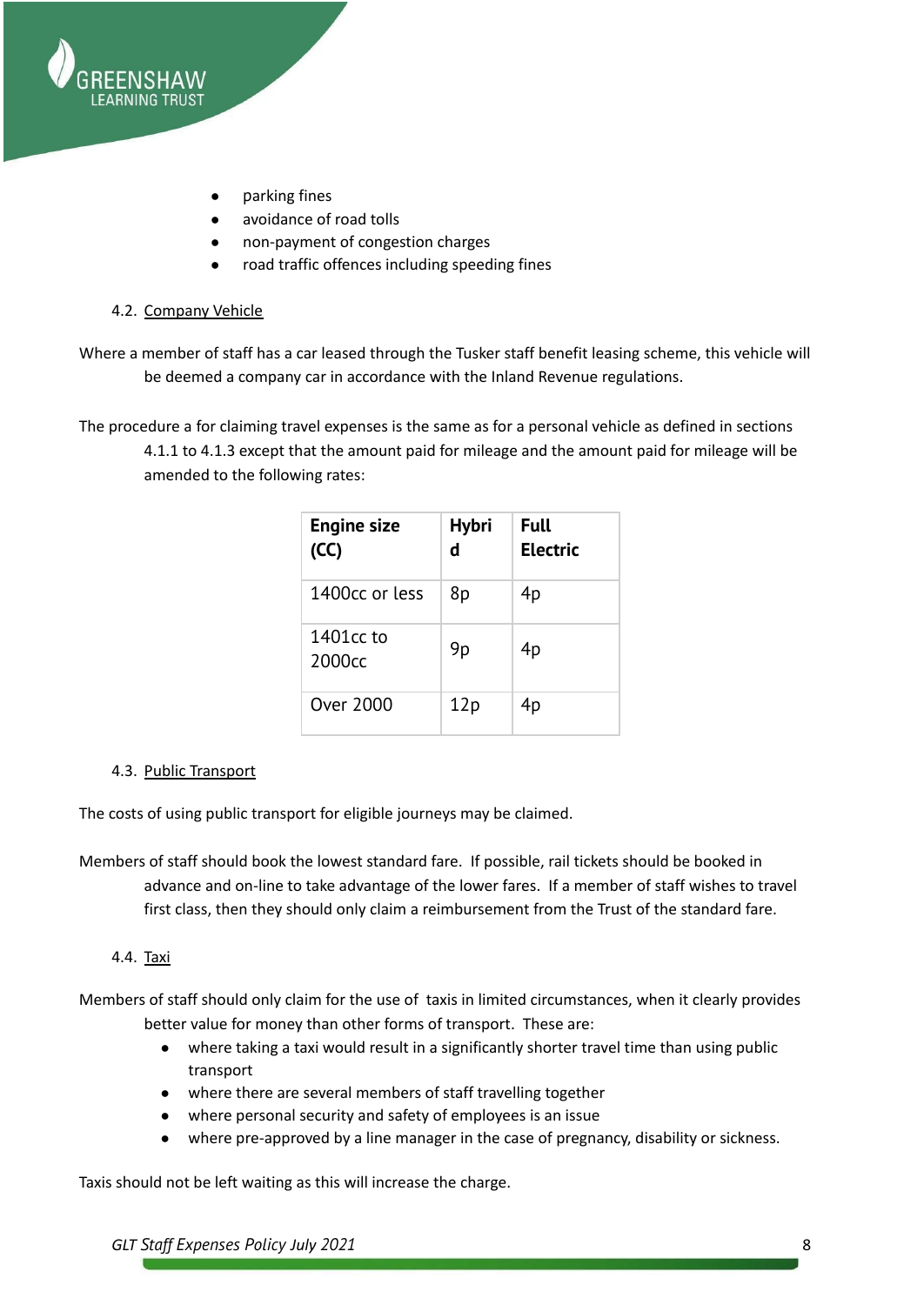

- Where possible taxis should always be booked in advance with the Trust's approved contracted providers.
- If members of staff do not use a contracted taxi, then they must obtain a receipt with details of the date, place of departure and destination of the journey.
- When assessing the total cost of journeys by public transport, consideration must be given to the additional cost of transferring from the station or bus stop to the final destination.

#### <span id="page-8-0"></span>4.5. Meals and Accommodation

- Employees who are required to travel on a business trip which takes them away from their home and normal place of work, may claim business travel expenses up to a maximum rate set out in the following table.
- Receipts must be supplied for all accommodation and meal expenses. Personal items such as newspapers, movies and mini-bars will not be reimbursed and their total should be deducted from the claim form.
- The Academies Accounts Direction 2020-21 clarifies that alcohol is an irregular expenditure, and so purchases of alcohol in any form must not be claimed for under any circumstances.

| Type of expense                                                                                                  | <b>Maximum amount of</b><br>claim (ex VAT) |
|------------------------------------------------------------------------------------------------------------------|--------------------------------------------|
| Overnight accommodation (bed and breakfast)                                                                      | £85 per night                              |
| Breakfast when travelling - if leaving home before 06:30<br>and the total journey time is more than 2 hours      | £5                                         |
| Lunch – on days following an overnight stay                                                                      | £5                                         |
| Evening meal – when staying away from home<br>overnight                                                          | f25                                        |
| Evening meal when travelling $-$ if arriving home after<br>20:00 and the total journey time is more than 2 hours | f10                                        |

Where possible members of staff should book accommodation in advance to achieve the lowest possible rate. A list of hotels providing preferential rates to GLT is available and should be consulted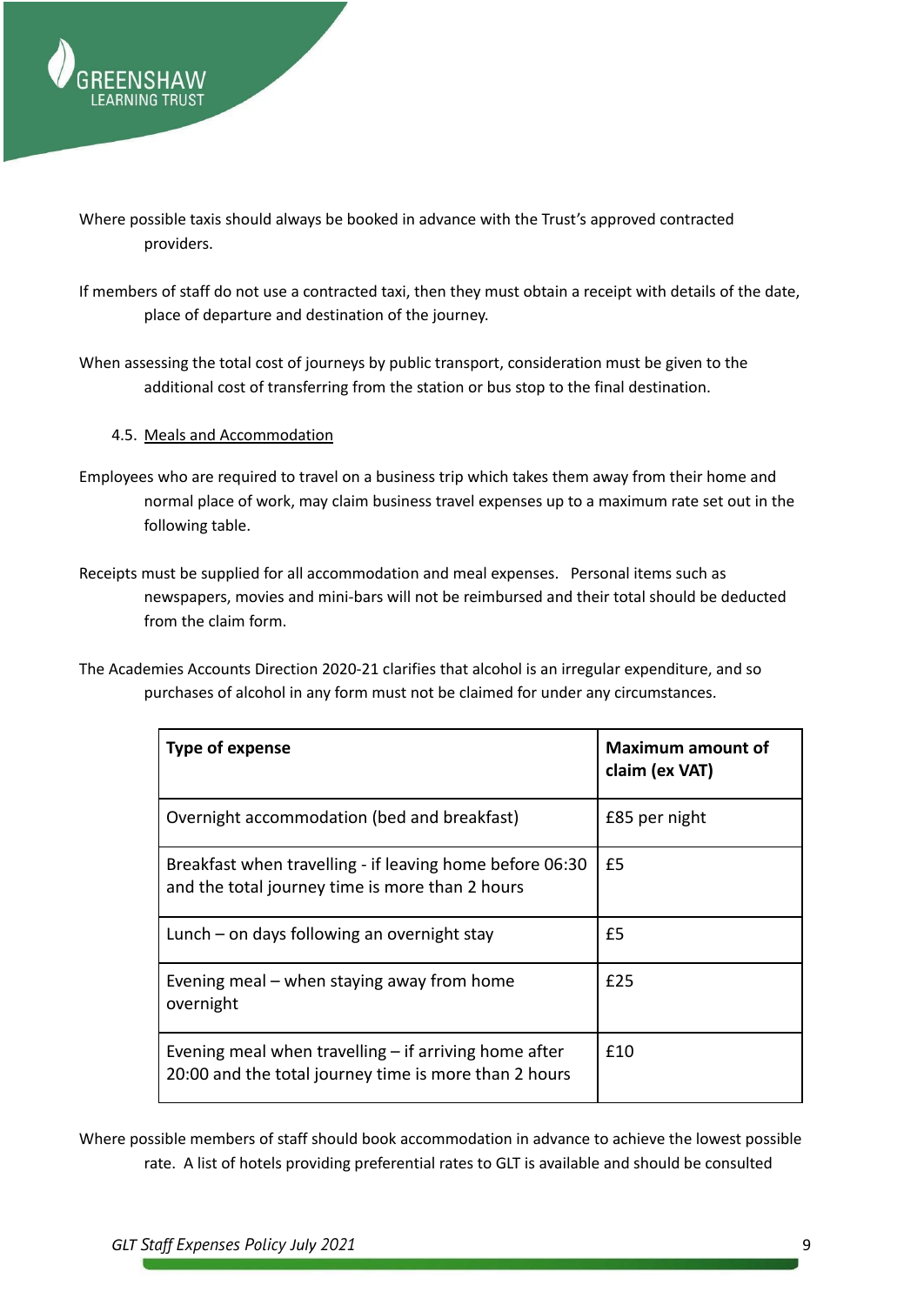

when making accommodation bookings.

- Members of staff are responsible for ensuring they are aware of any booking conditions including cancellation policies and that these are adhered to.
- If an member of staff chooses to stay with friends or relatives instead of in a hotel, a gift allowance of £30 per night may be claimed.